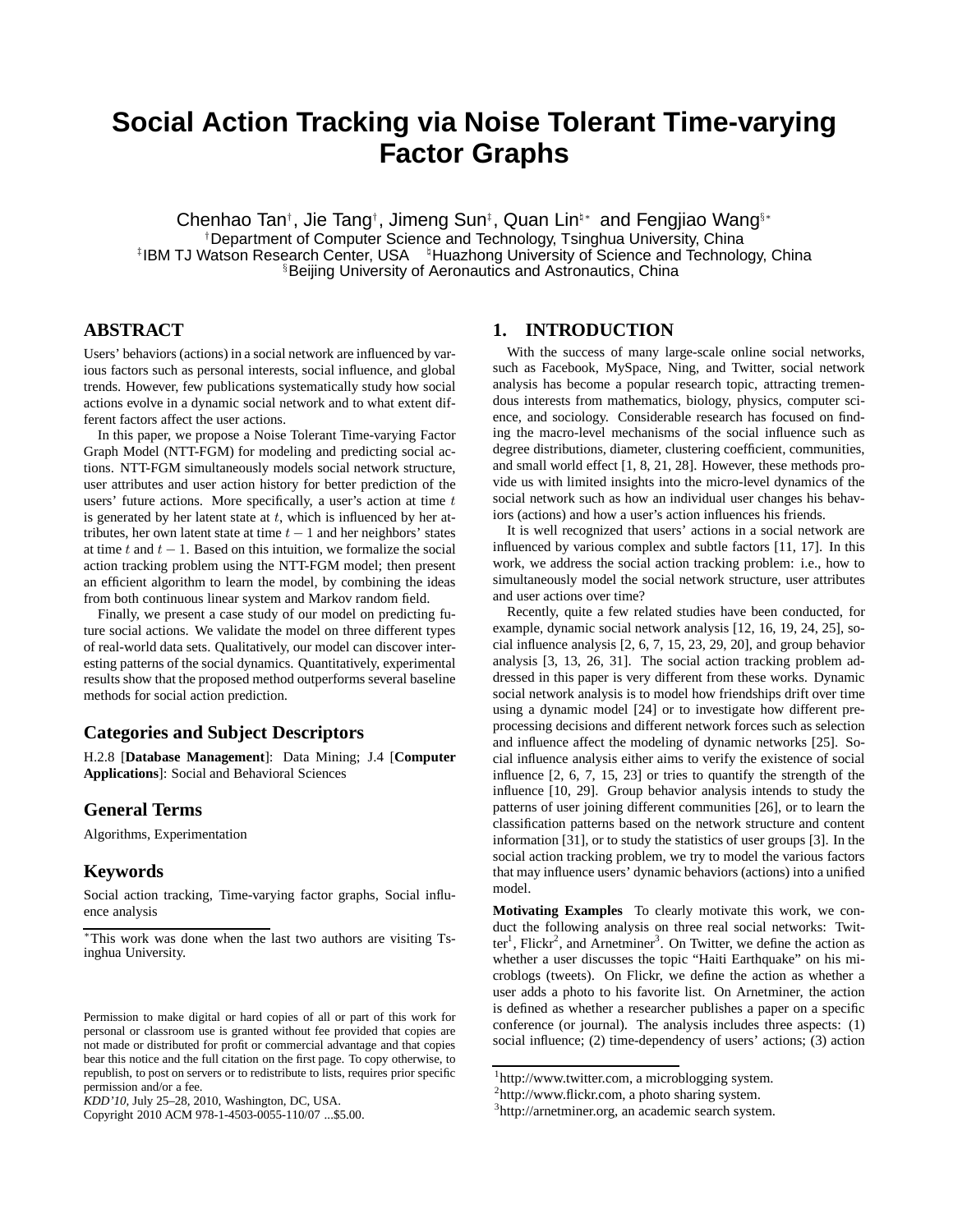

**Figure 1: Social influence. The x-axis stands for the percentage of one's friends who perform an action at** t − 1 **and the y-axis represents the likelihood that the user also performs the action at** t**.**



**Figure 2: Time-dependency of users' actions. The x-axis stands for different timestamps. "dependent" denotes the likelihood that a user performs an action which was previously performed by herself; "average" represents the likelihood that a user performs the action.**

correlation between users. Figure 1 shows the effect of social influence. We see that with the percentage of one's friends performing an action increasing, the likelihood that the user also performs the action is increased. For example, when the percentage of one's friends discussing "Haiti Earthquake" on their tweets increases the likelihood that the user posts tweets about "Haiti Earthquake" is also increased significantly. Figure 2 illustrates how a user's action is dependent on his historic behaviors. It can be seen that a strong time-dependency exists for users' actions. For instance, on Twitter, averagely users who posted tweets about "Haiti Earthquake" will have a much higher probability (+20-40%) to post tweets on this topic than those who never discussed this topic on their blogs. Figure 3 shows the correlation between users' actions at the same timestamp. An interesting phenomenon is that friends may perform an action at the same time. E.g., on Twitter, two friends have a higher probability (+19.6%) to discuss "Haiti Earthquake" than two users randomly chosen from the network.

Thus, the problem becomes how to effectively and efficiently track the dynamic users' actions. This problem is non-trivial and poses a set of unique challenges.

First, the social network data (e.g., network structure and social actions) are very noisy. Users performing the same action may not have the same preference towards that action. Likewise, users who did not perform the action do not mean they have no interests towards the action. Second, user behaviors are highly time-dependent. For example, the influence of a user on another (strongly) depends on their historic interactions. Third, users' actions are usually correlated. In addition, as real social networks are getting larger with thousands or millions of users. It is important to develop the model that can scale well to real large data sets.

**Contributions** In this paper, we try to systematically investigate the problem of social action tracking with the following contributions:

- We formally formulate the problem of social action tracking and propose a unified model: Noise Tolerant Time-varying Factor Graph Model (NTT-FGM).
- We present an efficient algorithm for model learning and de-



**Figure 3: Action correlation. The x-axis stands for different time windows. "friend" denotes the likelihood that two friends perform an action together; "random" represents the likelihood that two random users perform the action together.**

velop a distributed implementation based on MPI (Message-Passing Interface) to scale up to real large networks.

- We present a case study on social action prediction using the learned NTT-FGM model.
- We conduct experiments on three different data sets: Twitter, Flickr, and Arnetminer. Experimental results show that the proposed NTT-FGM model can achieve a better performance for the action prediction than several alternative models.

The rest of the paper is organized as follows: Section 2 formally formulates the problem; Section 3 explains the proposed model. Section 4 presents the algorithm for learning the model. Section 5 gives experimental results that validate the effectiveness and the computational efficiency of our methodology. Finally, Section 6 discusses related work and Section 7 concludes.

#### **2. PROBLEM DEFINITION**

In this section, we first give several necessary definitions and then present a formal definition of the problem.

A static social network can be represented as  $G = (V, E)$ , where V is the set of  $|V| = N$  users and  $E \subset V \times V$  is the set of directed/undirected links between users. Given this, we can define the user's action as follows.

*Definition 1.* **Action**: An action y performed by user  $v_i$  at time t can be represented as a triple  $(y, v_i, t)$  (or shortly  $y_i^t$ ). Let  $Y^t$  be the set of actions of all users at time  $t$ . Further we denote all users' actions as the action history **Y** = { $(y, v_i, t)$ } $_{i,t}$ .

Without loss of generality, we first consider the binary action, that is  $y_i^t \in \{0, 1\}$ , where  $y_i^t = 1$  indicates that user  $v_i$  performed an action at time t, and  $y_i^t = 0$  indicates that the user did not perform the action. Such an action log can be available from many online systems. For example, on Twitter, the action  $y_i^t$  can be defined as whether user  $v_i$  posts a tweet (microblog) about a specific topic (e.g., "Haiti Earthquake") at time  $t$ . Further, we assume that each user is associated with a number of attributes and thus have the following definition.

*Definition* 2. **Time-varying attribute matrix**: Let  $X<sup>t</sup>$  be an  $N \times d$  attribute matrix at time t in which every row  $\mathbf{x}_i$  corresponds to a user, each column an attribute, and an element  $x_{ij}$  is the  $j^{th}$ attribute value of user  $v_i$ .

The attribute matrix describes user-specific characteristics, and can be defined in different ways. For example, on Twitter, each attribute can be defined as a keyword and the value of an attribute can be defined as the frequency of a keyword occurring on a user's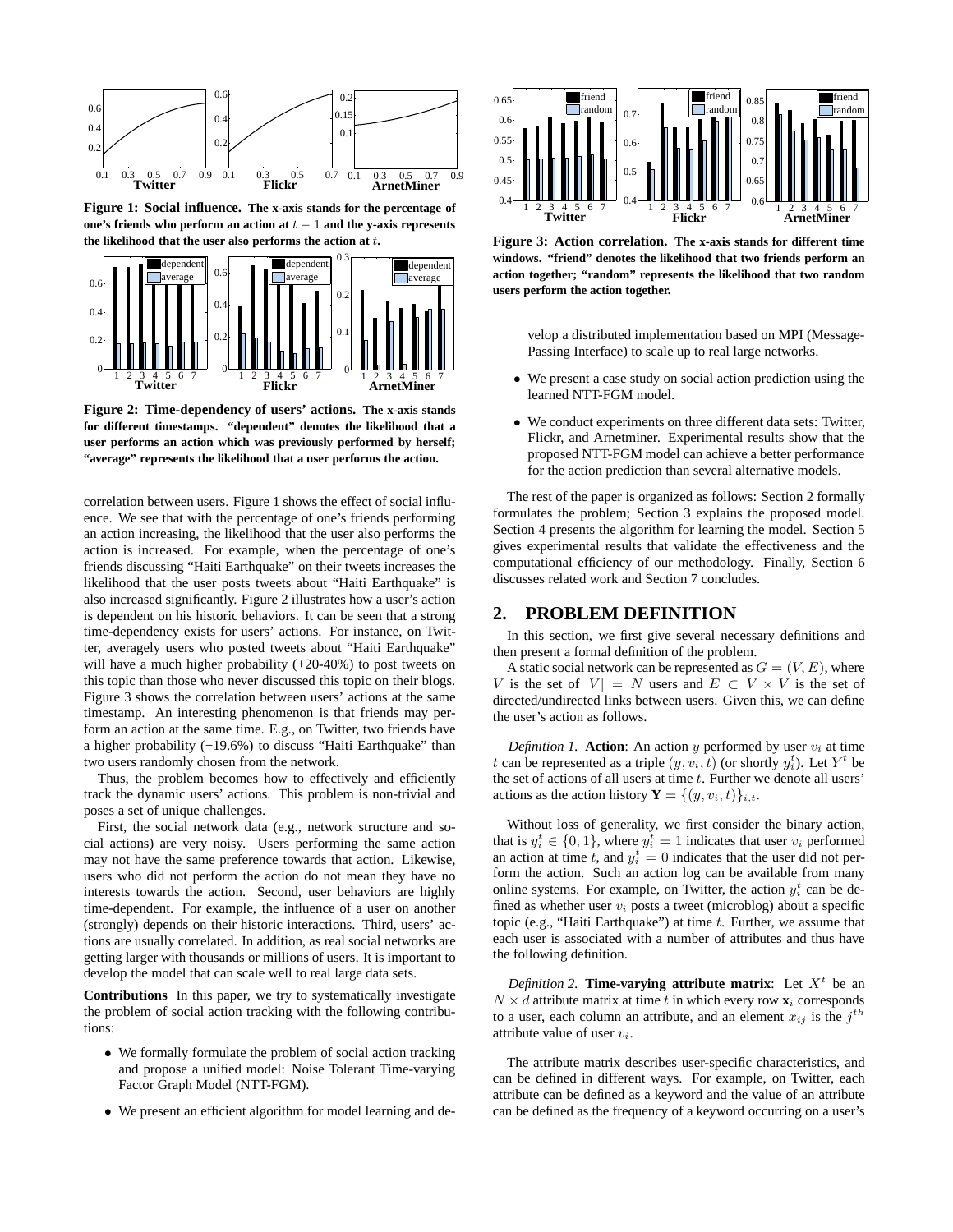posted tweets. Thus, we can define the input of our problem, a set of attribute augmented networks.

*Definition 3.* **Attribute augmented network**: The attribute augmented network is denoted as  $G^t = (V^t, E^t, X^t, Y^t)$ , where  $V^t$  is the set of users and  $E^t$  is the set of links between users at time t, and  $X<sup>t</sup>$  represents the attribute matrix of all users in the network at time t, and  $Y<sup>t</sup>$  represents the set of actions of all users at time t.

Based on the above concepts, we can define the problem of social action tracking. Given a series of  $T$  time-dependent attribute augmented networks, the goal is to learn a model that can best fit the relationships between the various factors and the user actions. More precisely,

*Problem 1.* **Social action tracking.** Given a series of T time-dependent attribute augmented networks  $\{G^t\}$  $=$  $(V^t, E^t, X^t, Y^t)$ , where  $t \in \{1, \cdots, T\}$ , the goal of social action tracking is to learn a mapping function

$$
f: (\{G^1, \ldots, G^{T-1}\}, V^T, E^T, X^T) \to Y^T
$$

Note that in this general formulation, we allow the graph structure to evolve over time and also arbitrary dependency from the past. To have a tractable problem to work with, we model the time-dependency by introducing a latent state for each user. More specifically, their actions are generated by their latent states, which are dependent on their neighbors' states at time t and  $t - 1$ .

Our formulation of social action tracking and prediction is quite different from existing work on dynamic social network analysis. Scripps et al. [25] investigate how different pre-processing decisions and different network forces such as selection and influence affect the modeling of dynamic networks. Sarkar and Moore [24] propose a dynamic model that accounts for friendships drifting over time. Both papers consider using user similarity and social structure to predict links between social users. Tang et al. study the topic-level social influence and Goyal et al. [10] investigate how to learn the influence probabilities from the history of users' actions. Both learned model can be used for action prediction. However, the methods do not consider user's own attributes and historic actions. One's action should be determined by his intrinsic preference to some extent. As for social influence analysis, there are quite a lot of publications focusing on measuring the existence of influence qualitatively [2, 27], but most of these methods do not consider modeling and predicting user actions.

## **3. NOISE TOLERANT TIME-VARYING FACTOR GRAPH MODEL (NTT-FGM)**

To summarize, for modeling and tracking social actions, we have the following intuitions:

- 1. Users' actions at time  $t$  are influenced by their friends' historic actions (time  $\lt t$ ).
- 2. Users' actions at time  $t$  are usually dependent on their previous actions.
- 3. Users' actions at a same time t have a (strong) correlation.

Moreover, the discrete variable  $y_i^t$  only models the user's action at a coarse level, but cannot describes the intention degree of the user to perform an action. Directly modeling the social actions Y would inevitably introduce noise to the model. Hence, a continuous variable for modeling the *action bias* is favorable.

With the intuitions discussed above, we propose a noise tolerant time-varying factor graph model (NTT-FGM) for social action



**Figure 4: Graphical representation of the NTT-FGM model.** Each circle stands for a user's latent action state  $z_i^t$  at time  $t$  in the **network, which is used to characterize the intention degree of the user** to perform the action; the latent state is associated with the action  $y_i^t,$ **a** vector of attributes  $\mathbf{x}_i^t$ , and depends on friends' historic actions  $\mathbf{z}_{\sim v_i}^{t-1}$ and correlates with friends' actions  $\mathbf{z}_{\sim v_i}^t$  at time  $t$ ;  $g(.)$  denotes a factor function to represent the friends' influence on a user's action;  $h_i(.)$  rep**resents a factor defined on user**  $v_i$ **'s attributes; and**  $h_{ij}$ . *represents a* **factor to capture the correlation between users' actions.**

tracking. Before explaining the model in detail, we first introduce the definition of latent action state.

*Definition 4.* **Latent action state**: For each user's action  $y_i^t$ , we define a (continuous) latent state  $z_i^t \in [0, 1]$ , which corresponds to a combination of the observed action  $y_i$  and a possible bias, to describe the actual intention degree of the user to perform the action.

Figure 4 shows the graphical structure of the NTT-FGM model. An action of user  $v_i$  at time t, i.e.,  $y_i^t$  is modeled by using a (continuous) latent action state  $z_i^t$ , which is dependent on friends' historic actions  $\mathbf{z}_{\sim v_i}^{t-1}$  (where  $\sim v_i$  represents friends of user  $v_i$  in the network), users' action correlation  $z_{\sim v_i}^t$ , and users' attributes  $\mathbf{x}_i^t$ . Specifically, in the NTT-FGM model, each discrete action is mapped into the latent state space and the action bias is modeled using a factor function. For example, for  $y_i^t = 1$ , a small value of its corresponding  $z_i^t$  suggests that a user  $v_i$  has a low intention to perform the action, thus a large action bias  $|y_i^t - z_i^t|$ . Next, influence between users is modeled using the latent states based on the same assumption as in HMM [9] and Kalman Filters [14]: latent states of users' actions at time  $t$  are conditionally independent of all the previous states given the latent states at time  $t - 1$ . Finally, actions' correlation is also modeled in the latent state space. A Markov random field is defined to model the dependency (correlation) among the continuous latent states. Different from the traditional Markov random field model (e.g., CRF [18], HMM [9], Kalman Filters [14]), the NTT-MRF model uses a continuous variable to describe the latent state, and utilizes a combination of multivariate Gaussian function and Markov random field to incorporate both time-inter and time-intra dependency between users' actions.

Now, we explain the proposed NTT-FGM model in detail. Given a series of attribute augmented networks  $G = \{G^t$  $(V^t_-, E^t, X^t, Y^t) \}, t \in \{1, \cdots, T\}$  and  $V = V^1 \cup V^2 \cup \cdots \cup$  $V^T$ ,  $|V| = N$ , we can define the joint distribution over the actions **Y** given **G** as

$$
p(\mathbf{Y}|\mathbf{G}) = \prod_{t=1}^{T} \prod_{i=1}^{N} f(y_i^t | z_i^t) f(z_i^t | \mathbf{z}_{\sim v_i}^{t-1}) f(z_i^t | \mathbf{z}_{\sim v_i}^t, \mathbf{x}_i^t)
$$
(1)

where notation  $\sim v_i$  represents neighbors of  $v_i$  in the social network. The joint probability has three types of factor functions, corresponding to the intuitions we have discussed. Specifically,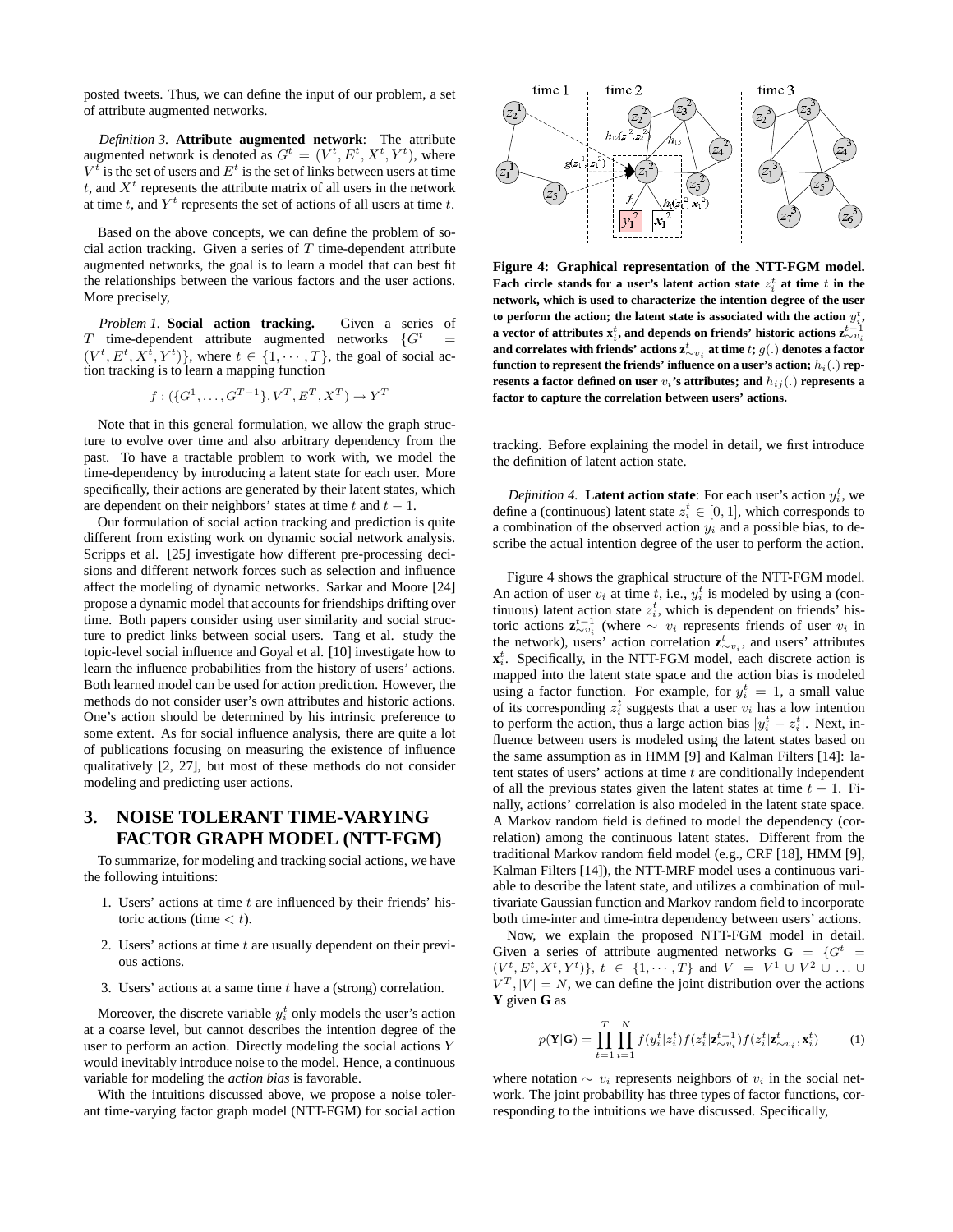- Action bias factor:  $f(y_i^t | z_i^t)$  represents the posterior probability of user  $v_i$ 's action  $y_i$  at time t given the continuous latent state  $z_i^t$ ;
- Influence factor:  $f(z_i^t | \mathbf{z}_{\sim v_i}^{t-1})$  reflects friends' influence on user  $v_i$ 's action at time t;
- Correlation factor:  $f(z_i^t | \mathbf{z}_{\sim v_i}^t, \mathbf{x}_i^t)$  denotes the correlation between users' action at time t.

The three factors can be instantiated in different ways, reflecting our prior knowledge for different applications. In this paper, we will give a general definition for the three factors. For the action bias factor  $\bar{f}(y_i^t | z_i^t)$ , we define it using a Gaussian function:

$$
f(y_i^t | z_i^t) = \frac{1}{\sqrt{2\pi\sigma^2}} \exp\left\{-\frac{(y_i^t - z_i^t)^2}{2\sigma^2}\right\}
$$
 (2)

where  $\sigma$  is a variance to control the bias and its value can be learned using an EM-style algorithm or predefined empirically. Note that if we only consider the binary action, the bias factor can be also defined based on a Bernoulli distribution.

For influence factor  $f(z_i^t | \mathbf{z}_{\sim v_i}^{t-1})$ , we first define an binary  $N \times N$ matrix  $M^{t-1}$  to describe the social network at time  $t-1$ , where the element  $m_{ij}^{t-1} = 1$  represents that user  $v_i$  and  $v_j$  have a relationship in the social network (i.e.,  $e_{ij} \in E$ ), and  $m_{ij}^{t-1} = 0$ indicates there is no relationship between  $v_i$  and  $v_j$ . Given this, we can formally define the influence factor as:

$$
f(z_i^t | \mathbf{z}_{\sim v_i}^{t-1}) = \frac{1}{Z_1} \exp\{\sum_{j=1}^N \lambda_{ji} m_{ji}^{t-1} g_{ji}(z_i^t, z_j^{t-1})\}
$$
(3)

where  $g_{ji}(z_i^t, z_j^{t-1})$  is a function defined on the latent states of two users  $z_i^t$  and  $z_j^{t-1}$ ;  $\lambda_{ji}$  (when  $m_{ji}^{t-1} = 1$ ) represents the influence degree of  $v_j$  on  $v_i$ . For example, given a higher influence  $\lambda_{ji}$ , the action of user  $v_j$  is more likely to induce user  $v_i$  to behave in a similar way.  $Z_1$  is a normalization factor. When  $j = i$ , we refer to the influence as self-influence, which actually characterizes the dependency of the user's action on his own previous state.

The correlation factor can be naturally modeled in a Markov random field. Therefore, by the fundamental theorem of random fields, we can define the correlation factor as:

$$
f(z_i^t | \mathbf{z}_{\sim v_i}^t, \mathbf{x}_i) = \frac{1}{Z_2} \exp\{(\sum_{j=1}^N \beta_{ij} m_{ij}^t h_{ij}(z_i^t, z_j^t) + \sum_{k=1}^d \alpha_k h_k(z_i^t, x_{ik}^t))\}
$$
(4)

where  $h_{ij}(z_i^t, z_j^t)$  is a feature function to capture the correlation between user  $v_i$  and  $v_j$  at time t;  $h_k(z_i^t, x_{ik}^t)$  is a feature function defined on user  $v_i$  and the k-th attribute  $x_{ik}$ ; d is the number of attributes;  $\beta_{ij}$  and  $\alpha_k$  are respectively weights of the two functions; and  $Z_2$  is again a normalization factor.

Finally, by integrating Eqs. (2)-(4) into Eq. (1), we can obtain the following joint probability

$$
p(\mathbf{Y}|\mathbf{G}) = \frac{1}{Z} \exp\{\sum_{t=1}^{T} \sum_{i=1}^{N} \frac{(y_i^t - z_i^t)^2}{2\sigma^2} + \sum_{t=1}^{T} \sum_{i=1}^{N} \sum_{j=1}^{N} \lambda_{ij} m_{ji}^{t-1} g(z_i^t, z_j^{t-1}) + \sum_{t=1}^{T} \sum_{i=1}^{N} \sum_{j=1}^{N} \beta_{ij} m_{ij}^t h_{ij}(z_i^t, z_j^t) + \sum_{t=1}^{T} \sum_{i=1}^{N} \sum_{k=1}^{d} \alpha_k h_k(z_i^t, x_{ik}^t)\}
$$
\n(5)

where  $Z = (2\pi\sigma^2)^{\frac{N \times T}{2}} Z_1 Z_2$ .

Learning NTT-FGM is to estimate a parameter configuration  $\theta = (\{z_i\}, \{\alpha_k\}, \{\beta_{ij}\}, \{\lambda_{ij}\})$  from a given historic action log Y, that maximizes the log-likelihood objective function  $\mathcal{O}(\theta)$  =  $log p_{\theta}(\mathbf{Y}|\mathbf{G})$ , i.e.,

$$
\theta^* = \arg \max \mathcal{O}(\theta) \tag{6}
$$

#### **4. MODEL LEARNING**

There are two challenges to solve the objective function. First, as the network structure in the social network can be arbitrary (may contain cycles), traditional methods such as Junction Tree [32] and Belief Propagation [34] cannot result in an exact solution. Second, to calculate the normalization factor  $Z$ , it is necessary to guarantee that the denominator of Eq. (5), i.e., the exponential function exp{.}, is integrable. Based on these considerations, we instantiate the factor functions  $g(.)$  and  $h(.)$  as follows

$$
g_{ji}(z_i^t, z_j^{t-1}) = -(z_i^t - z_j^{t-1})^2 \tag{7}
$$

$$
h_{ij}(z_i^t, z_j^t) = -(z_i^t - z_j^t)^2
$$
 (8)

$$
h_k(z_i^t, x_{ik}^t) = -(z_i^t - x_{ik}^t)^2
$$
\n(9)

We see that all of the factor functions are defined by quadratic functions. This is because quadratic equation satisfies the above two requirements: it is integrable and it offers the possibility to design an exact solution. Moreover, by defining in this way, the influence factor and the correlation factor can be elegantly explained with the information diffusion theory, by which the actions of users spread in the social network along the relationships [4, 12].

Finally, the objective function  $\mathcal{O}(\theta)$  can be rewritten as

$$
\mathcal{O}(\theta) = -\log Z - \left\{ \sum_{t=1}^{T} \sum_{i=1}^{N} \frac{(y_i^t - z_i^t)^2}{2\sigma^2} + \sum_{t=1}^{T} \sum_{i=1}^{N} \sum_{j=1}^{N} \lambda_{ji} m_{ji}^{t-1} (z_i^t - z_j^{t-1})^2 + \sum_{t=1}^{T} \sum_{i=1}^{N} \sum_{j=1}^{N} \beta_{ij} m_{ij}^t (z_i^t - z_j^t)^2 + \sum_{t=1}^{T} \sum_{i=1}^{N} \sum_{k=1}^{d} \alpha_k (z_i^t - x_{ik}^t)^2 \right\}
$$
\n
$$
(10)
$$

where

$$
Z = C \int_{y} \int_{z} \exp\{-\sum_{t=1}^{T} \sum_{i=1}^{N} \frac{(y_i^{t} - z_i^{t})^2}{2\sigma^2} - \sum_{t=1}^{T} \sum_{i=1}^{N} \sum_{j=1}^{N} \lambda_{ji} m_{ji}^{t-1} (z_i^{t} - z_j^{t-1})^2 - \sum_{t=1}^{T} \sum_{i=1}^{N} \sum_{j=1}^{N} \beta_{ij} m_{ij}^{t} (z_i^{t} - z_j^{t})^2 - \sum_{t=1}^{T} \sum_{i=1}^{N} \sum_{k=1}^{d} \alpha_k (z_i^{t} - x_{ik}^{t})^2 \} dz dy
$$
\n(1)

where  $C = (2\pi\sigma^2)^{\frac{N \times T}{2}}$  is a constant.

## **4.1 The Learning Algorithm**

The task of model learning is to estimate the parameters  $\theta =$  $({z_i}, {\alpha_k}, {\beta_{ij}}, {\lambda_{ij}})$  by solving the objective function Eq. (10). For this purpose, we need to first solve the integration of Z. As  $y$  is discrete, we can easily integrate out the first term in the  $\exp\{.\}$  function of Eq. (11). Further to guarantee that Z is integrable, we must have  $\alpha_k > 0$ ,  $\beta_{ij} > 0$ ,  $\lambda_{ij} > 0$ . It is still difficult to solve the integration. To deal with this, our basic idea is to transform the exponential function  $\exp\{.\}$  into a multivariate Gaussian distribution, and calculate the integration as follows: (Derivation is given in Appendix 10.1.)

$$
Z = Const \cdot |A|^{-\frac{1}{2}} \exp{\{\mathbf{b}^T A^{-1} \mathbf{b} - c\}} \tag{12}
$$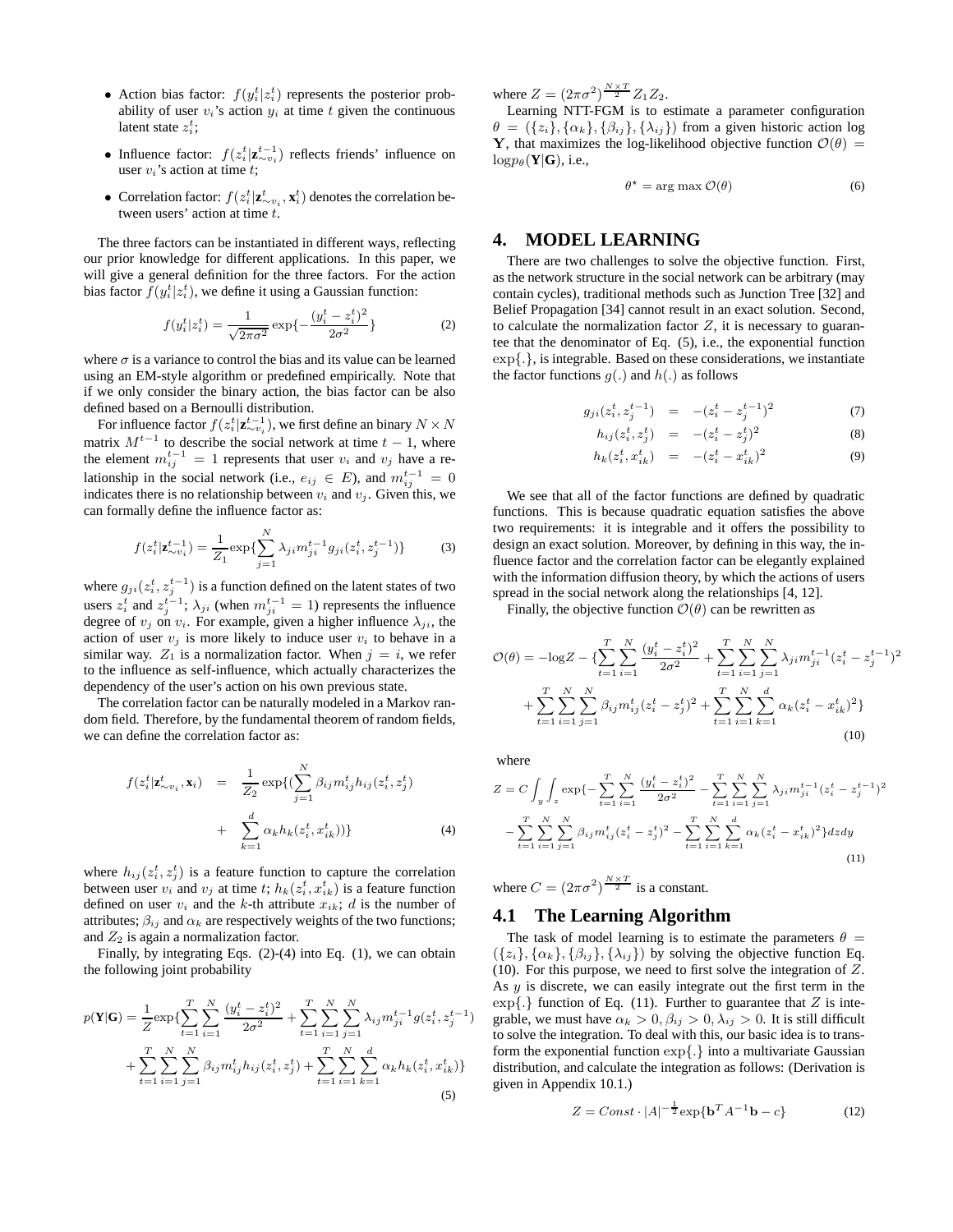| <b>Input:</b> number of iterations I and learning rate $\eta$ ;<br><b>Output</b> : learned parameters $\theta = (\{z_i\}, \{\alpha_k\}, \{\beta_{ij}\}, \{\lambda_{ij}\})$ ; |
|------------------------------------------------------------------------------------------------------------------------------------------------------------------------------|
| Initialize $z = y$ ;                                                                                                                                                         |
| Initialize $\alpha$ , $\beta$ , $\lambda$ ;                                                                                                                                  |
| repeat                                                                                                                                                                       |
| <b>E</b> Step: % fix z, learn $\alpha$ , $\beta$ , $\lambda$ ;                                                                                                               |
| for $i = 1$ to I do                                                                                                                                                          |
| Compute gradient $\nabla_{\log \alpha_k}$ , $\nabla_{\log \beta_{ij}}$ , $\nabla_{\log \lambda_{ij}}$ ;                                                                      |
| Update $\log \alpha_k = \log \alpha_k + \eta \times \nabla_{\log \alpha_k};$                                                                                                 |
| Update $\log \beta_{ij} = \log \beta_{ij} + \eta \times \nabla_{\log \beta_{ij}}$ ;                                                                                          |
| Update $\log \lambda_{ij} = \log \lambda_{ij} + \eta \times \nabla_{\log \lambda_{ij}}$ ;                                                                                    |
| end                                                                                                                                                                          |
| <b>M</b> Step: % fix $\alpha$ , $\beta$ , $\lambda$ learn <b>z</b> ;                                                                                                         |
| Solve the following linear equation:                                                                                                                                         |
|                                                                                                                                                                              |
| $(A + I)\mathbf{z} = \mathbf{y} + X\alpha$                                                                                                                                   |
| <b>until</b> convergence:                                                                                                                                                    |

**Algorithm 1**: Expectation maximization.

where  $c = \sum_{t=1}^{T} \sum_{i=1}^{N} \sum_{k=1}^{d} \alpha_k x_{ik}^t$ ; Const is a constant; A is a  $NT \times NT$  block tridiagonal matrix; and  $\mathbf{b} = \mathbf{X}\alpha$  is a NTdimension vector and  $X = \{X^1 : X^2 : \cdots : X^T\}$  is  $NT \times d$  matrix by concatenating all time-varying attribute matrices together.

Given this, we can design an EM-style algorithm to maximize  $\mathcal{O}(\theta)$ , as summarized in Algorithm 1: (Details including gradients of the parameters are given in Appendix 10.2.)

- **E-step:** fix z and update all  $\alpha$ ,  $\beta$ , and  $\lambda$ , using a gradient descent method;
- **M-step:** fix  $\alpha$ ,  $\beta$ , and  $\lambda$  to update all **z**, by solving a linear system.

#### **4.2 Social Action Prediction**

Based on the learned parameters  $\theta$ , we can predict the users' future actions. Specifically, for predicting a user's action  $y_i^{T+1}$  at time  $T + 1$ , we first compute the latent state  $z_i^{T+1}$ ; and then use the latent state to infer the action  $y_i^{T+1}$ . To compute the latent state  $z_i^{T+1}$ , we have the following formula:

$$
z_i^{T+1} = \frac{\sum_{k=1}^d \alpha_k x_{ik} + \sum_{j=1}^N \lambda_{ji} m_{ji}^T z_j^T}{\sum_{k=1}^d \alpha_k + \sum_{j=1}^N \lambda_{ji} m_{ji}^T}
$$
(13)

However, the above equation calculates the latent state independently and ignore the correlation between actions. By further considering the action correlation factor, that is to compute all z together, we can solve the following linear system:

$$
\forall i, \sum_{k=1}^{d} \alpha_k (z_i^{T+1} - x_{ik}) + \sum_{j=1}^{N} \lambda_{ji} m_{ji}^{T} (z_i^{T+1} - z_j^{T})
$$
  
+ 
$$
\sum_{j=1}^{N} \beta_{ij} (z_i^{T+1} - z_j^{T+1}) + \sum_{j=1}^{N} \beta_{ji} (z_i^{T+1} - z_j^{T+1}) = 0
$$
 (14)

Then, we can predict the users' actions  $y$  according to their corresponding latent states z by:

$$
y_i^{T+1} = \begin{cases} 0 & \text{if } |z_i^{T+1} - \overline{z}_+| <= |z_i^{T+1} - \overline{z}_-| \\ 1 & \text{otherwise.} \end{cases}
$$
(15)

where  $\overline{z}_{+}$  and  $\overline{z}_{-}$  are respectively the average state values of the corresponding actions  $y = 1$  and  $y = 0$  in the training data, and are computed by:

$$
\overline{z}_{-} = \frac{\sum_{t=1}^{T} \sum_{i=1}^{N} z_{i}^{t} I(y_{i}^{t} = 0)}{\sum_{t=1}^{T} \sum_{i=1}^{N} I(y_{i}^{t} = 0)}
$$
(16)

$$
\overline{z}_{+} = \frac{\sum_{t=1}^{T} \sum_{i=1}^{N} z_{i}^{t} I(y_{i}^{t} = 1)}{\sum_{t=1}^{T} \sum_{i=1}^{N} I(y_{i}^{t} = 1)}
$$
(17)

where  $I$  is the indicator function.

## **4.3 Distributed NTT-FGM Learning**

As a social network may contain millions of users and hundreds of millions of social ties between users, it is impractical to learn a NTT-FGM from a huge data using a single machine. Specifically, there are two major problems in our NTT-FGM model, namely, memory space and computing time. We use a sparse representation to solve the first problem. To speed up the computing, we deploy the learning task on a distributed system based on the MPI (Message Passing Interface).

MPI is a message-passing library interface specification. In the message-passing parallel programming model, data is moved from the address space of one process to that of another process through cooperative operations on each process. Based on the message passing scheme, we employ the *master-slave* model. That is, master can assign tasks to the slaves (computers), and combine the results in the master machine.

Specifically, in our learning algorithm, the time-consuming step lies in the calculation of the gradients,  $\nabla_{\log \alpha_k}$ ,  $\nabla_{\log \beta_{ij}}$ ,  $\nabla_{\log \alpha_{ij}}$ , which requires computing the inverse of the matrix  $A$ . Note  $A$  is a  $NT \times NT$  matrix, which is too large to be held in memory when deal with a large data. Thus, we compute each column of  $A^{-1}$ respectively by solving the following linear equation

$$
\forall i \; Ax_i = b_i \tag{18}
$$

where  $x_i$  represents the i column of  $A^{-1}$  and  $b_i$  represents a NTdimension vector, with the ith element 1, the other elements 0. Thus in each iteration, the master broadcasts the parameters to each slave and assigns the tasks to solve Equation (18) to the slaves averagely. All the salve computers calculate A, and send the results back to the master. The master reduces all the distributed results, and broadcasts the updated parameters to the slaves again for the next iteration.

#### **5. EXPERIMENTAL RESULTS**

The proposed approach for social action prediction is very general and can be applied to analyze different kinds of social networks. In this section, we present various experiments to evaluate the effectiveness and efficiency of the proposed approach. All data sets and codes are publicly available.<sup>4</sup>

#### **5.1 Experimental Setup**

**Data Sets** We perform our experiments on three different genres of real-world data sets: Twitter (a microblogging data set crawled from twitter.com), Flickr (a data set of photo sharing from flickr.com), and Arnetminer (a publication data set arnetminer.org).

• Twitter. The data set is crawled from Twitter by starting from the user "Carel Pedre (carelpedre)",<sup>5</sup> one of Haitian most popular radio DJs, who used Twitter to inform the world about the earthquake which ravaged his country. We extract all followers  $(1, 704)$  of "carelpedre" and the users he is

<sup>4</sup> http://arnetminer.org/stnt/

<sup>5</sup> http://www.carelpedre.com/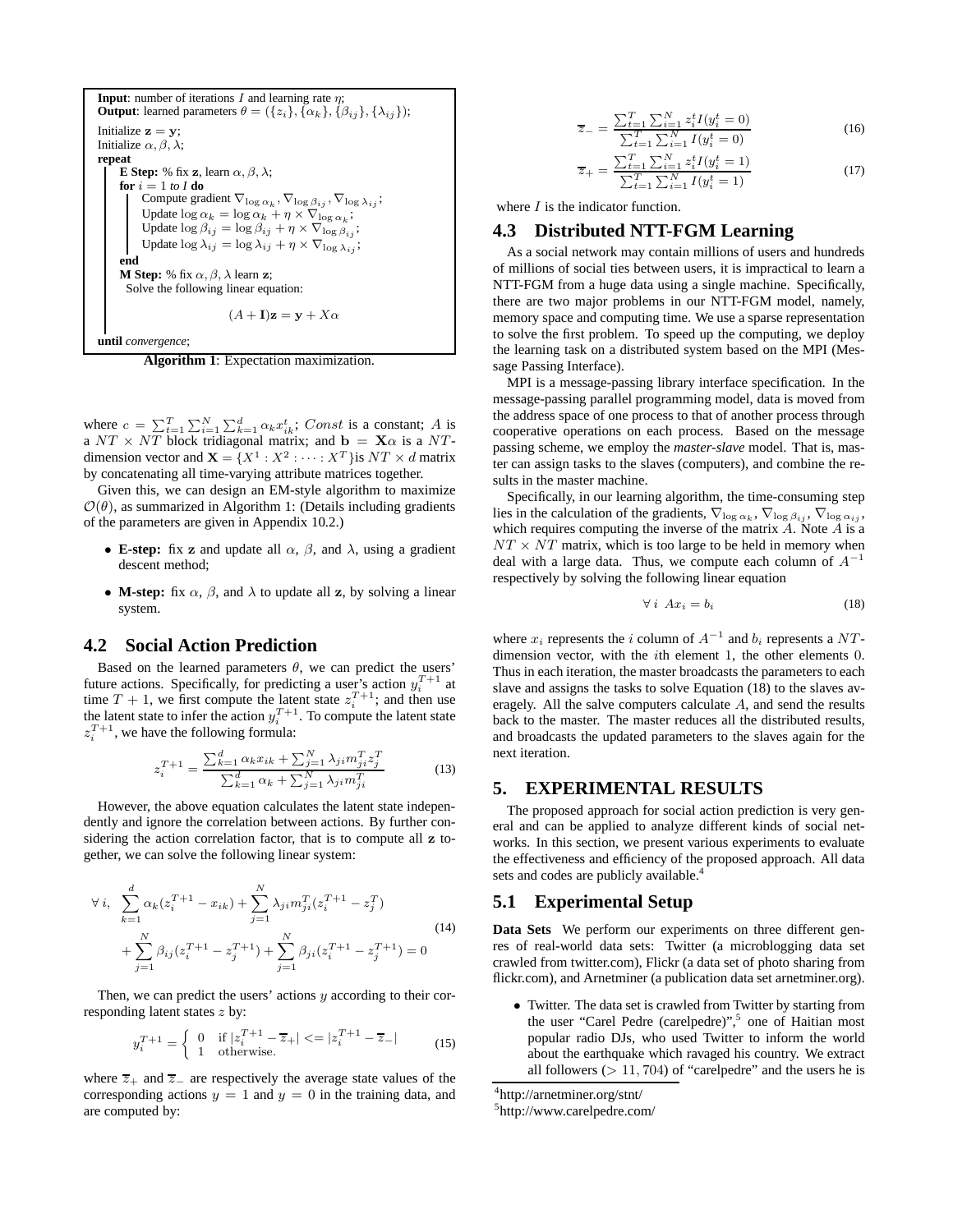following, and continue the process for each extracted Twitter user. We further crawl all tweets posted by the users as attributes. Finally, a data set used for action prediction consists of 7,521 users, 304,275 time varying following and followed relationships, and 730,568 tweets (blogs) posted by the users. A larger data set consisting of millions of users is also publicly available $^4$ .

- Flickr. The data set is collected by [5], which contains 8,721 users, 485,253 friendships between users, and 2,504,849 favorite photos .
- Arnetminer. It is collected from ArnetMiner [30] and consists of 640,134 researchers, 1,554,643 coauthor relationship, and 2,329,760 publication papers by the researchers.

The action in Twitter is defined as the topic (e.g., "Haiti Earthquake") discussed by the user. More specifically, we selected several very relevant keywords, e.g., "Haiti", "earthquake", and "rescue". If a user posts a tweet containing the topic (keyword), we say that the user performs the action. We crawled the data from January 12nd, when the Haiti Earthquake struck, to January 26th. In the twitter data, we view one day as a time stamp. For example, a user called for donation for Haiti, his friends may respond by re-tweeting it, or posting a supporting message.

While the action of the Flickr data is defined as whether a user adds a photo to his favorite list. For example, if a user added a photo to his favorite list, his friends may also add the photo to their favorite. We extract the historic action log from 11/01/2006 to 03/20/2007 in the data set, dividing into 14 time stamps, 10 days a stamp.

The action of the Arnetminer data is defined as whether a researcher publishes a paper at a specific venue. For example, if a researcher published a paper at KDD, which may influence his collaborators to publish papers at KDD as well. The data is split into 10 time stamps, one for each year.

On all the three data sets, the attributes  $X$  is defined as the contents of tweets, information of photos, or related publication venues of the researcher. The content of each tweet is preprocessed by (a) removing stop-words and numbers; (b) removing words that appear less than three times in the corpus; and (c) lowercasing the obtained words. Then for each user, we combine all words in the remaining words in the tweets posted by the user and create the attribute vector by taking words as features.

**Comparison Methods** We compare the following methods for social action tracking:

**SVM:** It uses users' associated attributes as well as their neighbors' states to train a classification model and then employs the classification model to predict users' actions. For SVM, we employ SVM-light.<sup>6</sup>

**wvRN:** It employs a weighted-vote relational neighbor classifier [20] to train a classification model by making use of network information. In prediction, the relational classifier estimates the action state of a user by the weighted mean of his neighbors.

**NTT-FGM:** it uses the proposed NTT-FGM model to train the action tracking model and further uses the learned model for prediction.

According to our preliminary experiments, the  $\sigma$  in the Gaussian distribution does not significantly influence the performance. Thus, for simplicity, we empirically set  $\sigma = 1$ .

**Evaluation Measures** To evaluate our method, we consider the following three angles :

**Table 1: Performance of action prediction with different approaches (%).**

| Data set   | Method     | Recall | Precision | F1-Measure |
|------------|------------|--------|-----------|------------|
|            | <b>SVM</b> | 10.41  | 16.71     | 13.85      |
| Twitter    | wyRN       | 0.45   | 7.89      | 0.86       |
|            | NTT-FGM    | 26.40  | 21.14     | 23.47      |
|            | <b>SVM</b> | 34.48  | 45.05     | 39.06      |
| Flickr     | wyRN       | 60.02  | 48.81     | 53.84      |
|            | NTT-FGM    | 56.18  | 45.80     | 50.47      |
|            | <b>SVM</b> | 10.19  | 21.62     | 13.85      |
| ArnetMiner | wvRN       | 14.83  | 16.39     | 15.57      |
|            | NTT-FGM    | 31.14  | 44.28     | 36.57      |

- **Prediction.** We evaluate the proposed model in terms of Precision, Recall, and F1-Measure, and compare with the baseline methods to validate the effectiveness of the proposed model.
- **CPU time.** It is the execution elapsed time of the model learning. This shows the speedup of the parallel implementation.
- **Case study.** We use several case studies as the anecdotal evidence to further demonstrate the effectiveness of our method.

The basic learning algorithm is implemented using C++ and all experiments are performed on a server running Ubuntu 8.10 with a AMD Phenom(tm) 9650 Quad-Core Processor (2.3GHz) and 8GB memory. The distributed learning algorithm is implemented under the MPI parallel programming model<sup>7</sup>. We perform the distributed training on 5 computer nodes (20 CPU cores) with AMD processors (2.3GHz) and 40GB memory in total. We set the maximum number of iterations as 250 and the threshold for the change of  $\alpha$ , β, and  $\lambda$  to 1e – 3.

#### **5.2 Prediction Performance**

On all the three data sets, we use the historic users' actions to train the action tracking model and use the learned model to predict the users' actions in the last time stamp.

Table 1 lists the prediction performance of the different approaches on the three data sets with the following observations:

**Performance comparison** Our method NTT-FGM consistently achieves better performance comparing to the baseline methods. In terms of F1-Measure, NTT-FGM can achieve a  $+10\%$  improvement compared with the (SVM). At the same time, NTT-FGM gives robust results, while the performance of wvRN is very sensitive to the data characteristics, with the highest F1-Measure on the Flickr data and extremely low value in the Twitter data. This is because on Flickr the user's action of adding favorite photos is mainly influenced by her friends' actions and wvRN can be viewed as a simple influence model, which makes wvRN mostly predicts "1" on Flickr, but the Twitter network (about "Haiti earthquake") in our experiment is relatively sparse, as a result wvRN outputs all "0". While our approach shows robust and consistent performance on all the data sets, which is important for the extendability of the methods.

**Factor contribution analysis** NTT-FGM captures three factors: 1) influence, 2) correlation and 3) personal interests/attributes. Next

<sup>6</sup> http://svmlight.joachims.org/

<sup>7</sup> http://www.mcs.anl.gov/research/projects/mpich2/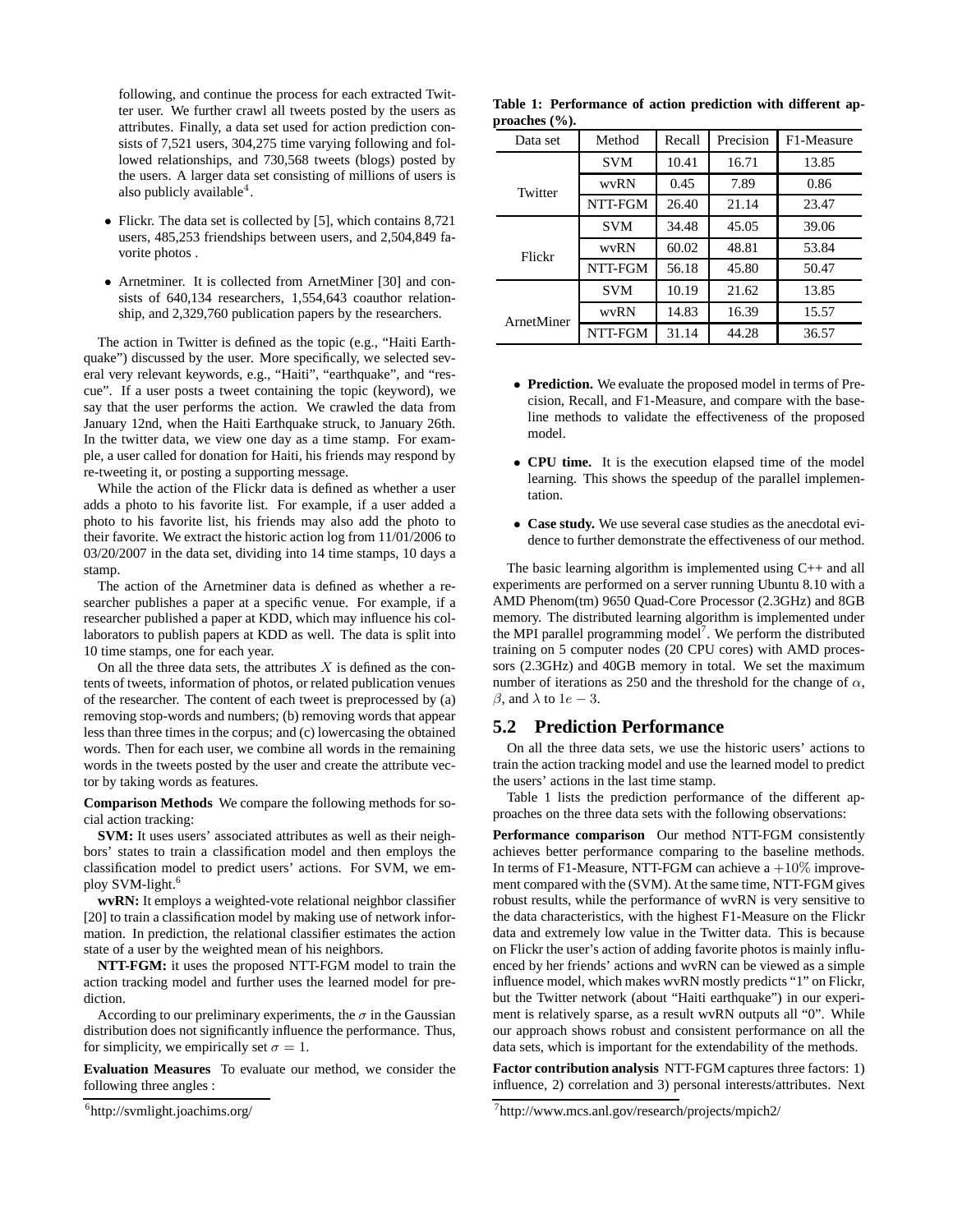

**Figure 5: Contribution of different factor functions. NTT-FGM-I** stands for our method by ignoring the influence factor function ( $\lambda =$ 0**); and NTT-FGM-IC stands for NTT-FGM by ignoring both influence factor and correlation factor**  $(\lambda = 0, \beta = 0)$ .



**Figure 6: Example latent action states.**

we perform an analysis to evaluate the contribution of different factors defined in our model. In particular, we remove those factors one by one (first influence factor function, followed by the correlation factor function), and then train and evaluate the prediction performance of NTT-FGM. Figure 5 shows the F1-Measure score after ignoring the factor functions. We can observe clear drop on the prediction performance, which indicates that our method works well by integrating the different factors for action tracking (prediction) and each defined factor in our method contributes improvement in the performance. Also, we find that the decrease varies on different data sets. On twitter there is a very low correlation between users' actions because users mainly post tweets on Twitter based on their previous experience or friends' tweets, and relatively act independently at a same time  $t$ .

**Latent action states** The learned latent action states essentially play a role as smoothing. Figure 6 illustrates several examples of the learned latent action states. It can be easily seen that the learned latent states (denoted as the red curve) is much more smoothing than the original discrete actions (denoted as the black step line), which indicates that latent action states can model the bias in binary actions. This is desirable for most prediction/classification tasks and further confirms us the advantage of the proposed NTT-FGM model.

#### **5.3 Efficiency Performance**

We now evaluate the efficiency of our approach by comparing the distributed learning algorithm with the basic one on the three data sets.

Table 2 lists the CPU time required for learning the NTT-FGM model on a single machine (Basic NTT-FGM) and by the distributed learning algorithm using 5 computer nodes (each 4 cores). The distributed learning algorithm typically achieves a significant reduction of the CPU time. For example, on Arnetminer, we obtain

**Table 2: Efficiency performance on the three data sets (5 computer nodes, each 4 cores)**

| Data Set   | <b>Basic NTT-FGM</b> | Distributed NTT-FGM |
|------------|----------------------|---------------------|
| Twitter    | 77.7hr               | 7.0hr               |
| Flickr     | 9.14 <sub>hr</sub>   | 0.68 <sub>hr</sub>  |
| Arnetminer | 100min               | 6.2min              |

a speedup  $> 17 \times$ , and on Flickr, the distributed learning algorithm results in a speedup  $> 13 \times$ .

We also evaluate the speedup of the distributed learning algorithm using different numbers of computer nodes (5, 10, 15, 20 cores) to evaluate the cost of message passing. The speedup, as shown in Figure 7 (a), is close to the perfect line in the beginning. Although it decreases inevitably as the number of cores increases, it scales very well with  $> 10 \times$  speedup using 15 threads.

We further analyze how the network structure affects the efficiency of the learning algorithm. We generate a synthetic data set for this experiments by varying the density of the network  $(\log \frac{|E|}{|V|})$ . It can be seen from Figure 7 (b) and (c) that as the density (x-axis) increases, both basic learning and the distributed learning algorithm need more CPU time to train the NTT-FGM model, but the speedup of the distributed algorithm is consistently high (about  $14 - 15 \times$  using 20 threads).

#### **5.4 Qualitative Case Study**

Now we present three case studies to demonstrate the effectiveness of the proposed model.

**"Haiti Earthquake"** The Haiti Earthquake is a devastating earthquake, leaving the country in shambles. We use our results to analyze people's actions related to the catastrophe on Twitter. Table 3 lists several example tweets about "Haiti Earthquake". We see that these tweets are about a call-for-donation by the famous tennis player "Serena Williams (serenajwilliams) ". The call-for message was soon retweeted by "actsofFaithblog" and "madameali" on their own microblogs, and a bit later the Haitian radio host "carelpedre" added a comment on Serena Williams's Twitter. These Twitter users are one of the most influential users and their actions on "Haiti Earthquake" quickly spread on Twitter with retweet and reply. (Because of this, Carel Pedre received a special "humanitarian" award at the second annual "Shorty Awards" in New York.) With the proposed model, we can identify the most influential users, whose actions can induce a large cascade followings, and track the information flows (via social ties with a high influence score or correlation score). In this way, we can understand how the influence spreads among people.

**"Publication at KDD"** We can also use the NTT-FGM model to track and predict who will publish (or submit) papers to KDD 2010. We train the NTT-FGM model using the Arnetminer data before 2009 and use the learned model to predict the latent action state of each researcher, and finally obtain a list of researchers ranked by the latent state. Table 4 lists a few representative examples selected from the top 100 ranked researchers. We see that our approach can not only find some famous researchers but also discover some "newcomers" to the KDD community. The first row lists several well-established researchers who have published a lot on KDD. The second row shows several "new" researchers who have no paper (or only few papers) published at KDD.

**"Correlation between Researchers"** Based on the learned NTT-FGM model, we can generate a correlation/influence map for better user analysis. Figure 8 shows an example correlation map between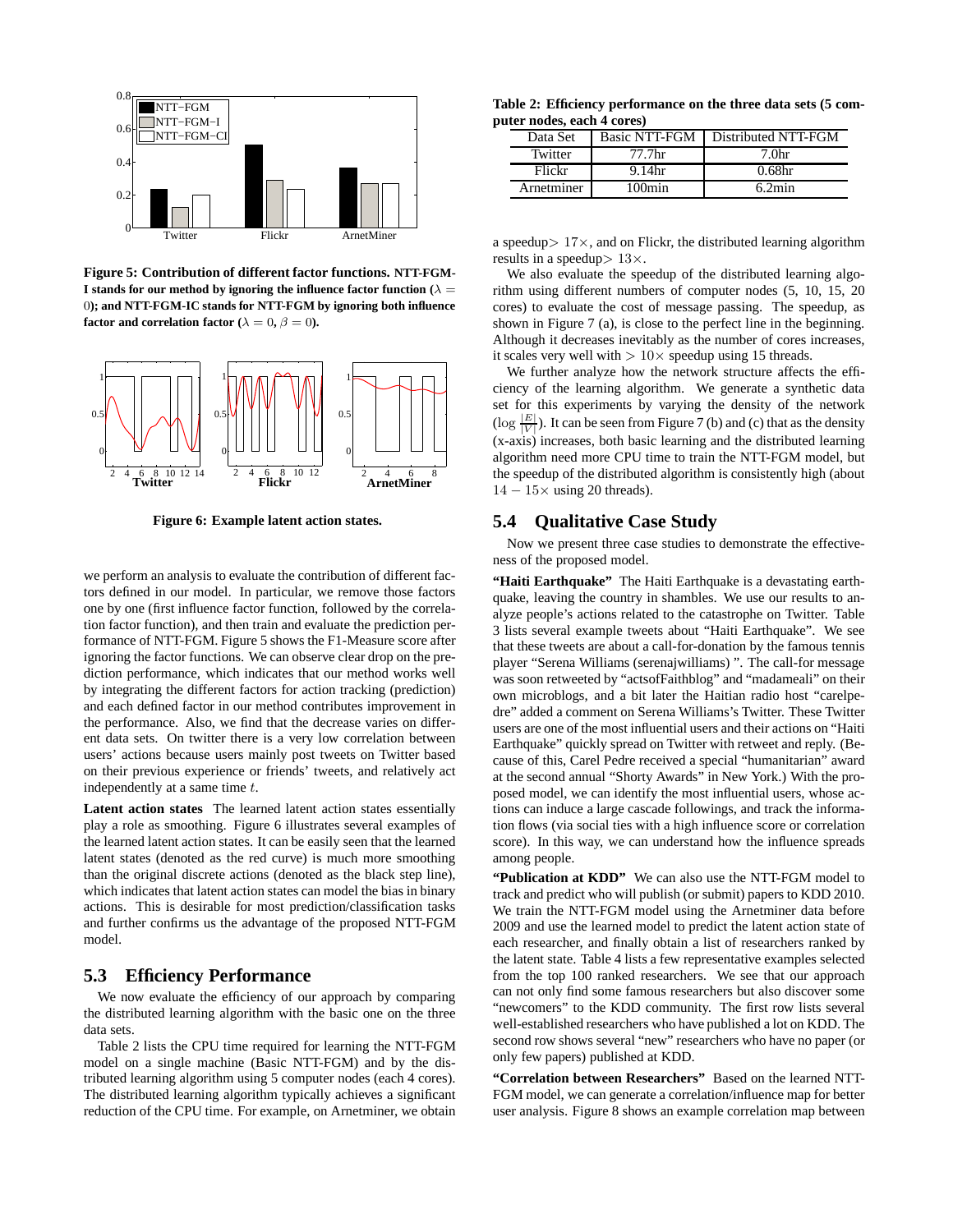

**Figure 7: Speedup Results. In graph (a), we evaluate the speedup varied with the number of cores. The x-axis stands for the number of cores,** the y-axis represents the speedup( $\frac{\text{CPU time 1 core}}{\text{CPU time n cores}}$ ). In graph (b), we evaluate the CPU time with different network density(defined as  $\log \frac{|E|}{|V|}$ ). The **x-axis is**  $\log \frac{|E|}{|V|}$ , the y-axis is the running time in seconds. In graph(c), we evaluate the speedup with different network density.The x-axis is  $\log \frac{|E|}{|V|}$ , **the y-axis is the speedup.**

#### **Table 3: Action tracking on Twitter for "Haiti Earthquake".**

| Date/User         | <b>Tweet</b>                                              |
|-------------------|-----------------------------------------------------------|
| $6:03$ PM<br>Jan  | Tennis pro Roger Federer is joining forces with           |
| 16th by extraty   | Rafael Nadal & @serenajwilliams to raise money            |
|                   | for Haiti. http://su.pr/1E3MDU                            |
|                   | 5:23 AM Jan Hey. Please, check out my foundation website: |
| 17th by serena-   | www.theswf.org to help those in Haiti!                    |
| jwilliams         |                                                           |
| 6:48<br>AM        | RT @SIXTWELVEMAG: RT @serenajwilliams:                    |
| 17th<br>Jan<br>by | Please, check out my foundation website:<br>Hev.          |
| madameali         | www.theswf.org to help those in Haiti!                    |
| 7:34 AM           | Jan RT @serenajwilliams: Hey. Please, check out my        |
| 17th by actsof-   | foundation website: www.theswf.org to help those          |
| Faithblog         | in Haiti!                                                 |
| $2:50$ PM<br>Jan  | @serenajwilliams Through Her 92k Mission has              |
| 17th by carelpe-  | set a goal to contribute donations to the victims in      |
| dre               | #haiti. Visit www.theswf.org and donate                   |

**Table 4: Prediction on who will publish on (or submit to) KDD 2010. The examples are selected from the top 100 researchers predicted by the NTT-FGM model.**

|            | Jiawei Han     | Christos Faloutsos | Philip S. Yu     |
|------------|----------------|--------------------|------------------|
|            | Pedro Domingos | Lise Getoor        | Jon M. Kleinberg |
| Frequent   | Hang Li        | ChengXiang Zhai    | Wei-Ying Ma      |
|            | Lise Getoor    | Jure Leskovec      | Qiaozhu Mei      |
|            | Bing Liu       | Jian Pei           | Ravi Kumar       |
|            | Huijia Zhu     | Dimitrios Kotsakos | Zi Yang          |
| <b>New</b> | Noman Mohammed | Caimei Lu          | Quanquan Gu      |
|            | Zhili Guo      |                    |                  |
|            |                |                    |                  |

researchers. The strength of the link between two researchers indicates the correlation score. We see some researchers have strong correlation because they coauthored quite a few papers, e.g., Jiawei Han and Philip Yu. While our approach also finds some researchers have strong correlation, e.g., Ravi Kumar and Christos Faloutsos, although they only coauthored one or two paper(s). The discovered correlation can potentially benefit many applications such as link prediction. More correlation/influence analysis results can be found at http://arnetminer.org/stnt/.

## **6. RELATED WORK**

**Dynamic Social Network Analysis** A number of models have been proposed to analyze dynamic social network with more and more dynamic information available in online social networks. Sarkar et al. [24] develop a generalized model associating each en-



**Figure 8: Example correlation analysis between researchers. The strength represents the correlation score between two researchers.**

tity in Euclidean latent space and use kernel functions for similarity in latent space to model friendship drifting over time. Scripps et al. [25] present a model to investigate how different pre-processing decisions and different network forces such as selection and influence affect the modeling of dynamic networks. They also demonstrate the effects of attribute drifting and the importance of individual attributes in forming links over time. Yang et al. [33] propose a dynamic stochastic block model for finding communities and their evolutions in a dynamic social network. Zheleva et al. [35] propose a generative model which captures the statistical properties of these complex networks and the co-evolution of social and affiliation networks. Existing work on dynamic social network analysis mainly focuses on finding macro-level mechanisms of social dynamics, while our work tries to gain more insights into the microlevel dynamics of the social network.

**Social Influence Analysis** Social influence analysis is an important research topic in social network analysis. One branch of social influence analysis is to verify the existence of social influence [2, 6, 7, 15, 23]. Anagnostopoulos et al. [2] focus on identifying and understanding social influence. They apply a statistical analysis method to identify and measure whether social influence is a source of correlation between the actions of individuals with social ties. Crandall et al. [6] have developed techniques for identifying and modeling the interactions between social influence and selection using data form online communities. Domingos and Richardson [7] investigate social influence in the customer network. They propose a model to identify customer's influence between each other in the customer network. They build a probabilistic model to mine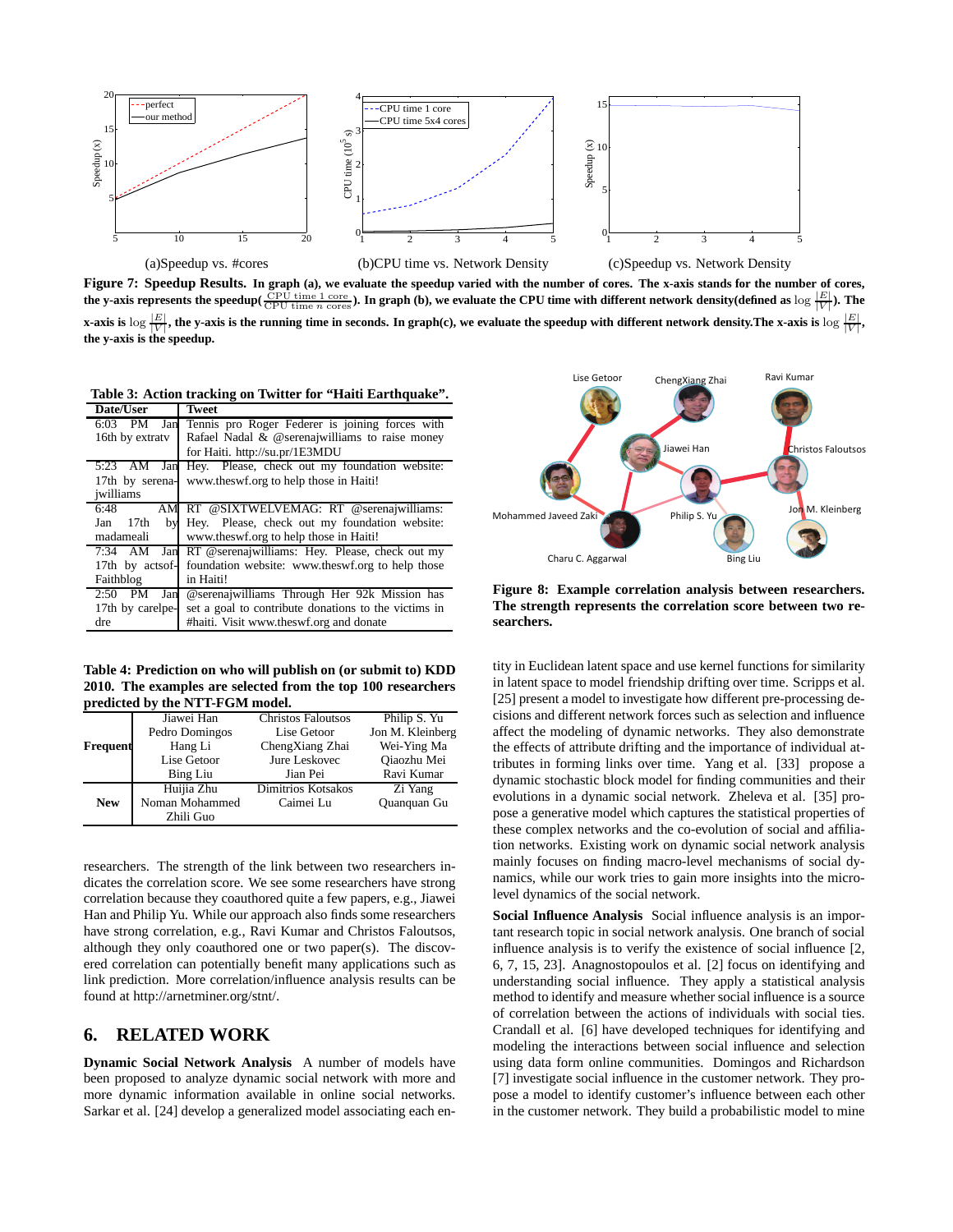the spread of influence for viral marketing [23]. A similar work is to maximize the spread of influence through a social network [15]. The basic idea is to find and convince a small number of influential users to adopt a product, and the goal is to trigger a large cascade for further adoptions through the effect of "word of mouth" (influence) in the social network. Another trend in social influence analysis is to quantitatively estimate the strength of the influence. Tang et al. [29] study the difference of the social influence on different topics and propose Topical Affinity Propagation (TAP) to model the topic-level social influence in social networks and develop a parallel model learning algorithm based on the map-reduce programming model. Goyal et al. [10] aims to learn the influence probabilities from historic users' actions. Compared with these social influence analysis works, we simultaneously model the social network structure, user attributes, and user actions into a unified model.

**Group Behavior Analysis** Group analysis is based on the view that deep lasting change can occur within a carefully formed group whose combined membership reflects the wider norms of society. There is an interest, in group analysis, on the relationship between the individual group member and the rest of the group resulting in a strengthening of both, and a better integration of the individual with his or her community, family and social network. Shi et al. [26] study the pattern of user participation behavior, and the feature factors that influence such behavior on different forum data sets. Tang et al. [31] employ relational learning to address the interdependency among data instances. Backstrom et al. [3] propose a partitioning on the data that selects for active communities of engaged individuals.

#### **7. CONCLUSION**

In this paper, we study a novel problem of social action tracking. We propose a noise tolerant time-varying factor graph model (NTT-FGM) to formalize this problem in a unified model. Three factor functions are defined to capture the intuitions discovered in our observation and an efficient algorithm is presented to learn the tracking model. A distributed learning algorithm has been implemented under the message-passing parallel programming model. We experiment on three different genres of data sets and further present a case study on social action prediction using the learned NTT-FGM model. Experimental results on three different types of data sets demonstrate that the proposed approach can effectively model the social actions and clearly outperforms several alternative methods for action prediction. The distributed learning algorithm also has a good scalability performance.

The general problem of social action tracking represents a new and interesting research direction in social network mining. There are many potential future directions of this work. A direct adaptation is to apply the NTT-FGM model for link prediction, which is important problem in social network. To add a user as a friend (e.g., follow somebody on Twitter) may be also influenced by social network structure, one's interests, and friends correlation. Another interesting issue is to extend the NTT-FGM model so that it can handle actions of multiple values. Another issue is to design the approach for (semi-)supervised learning. Sometimes, it may be difficult to collect sufficient labeled training data for an action. How to make use of the unlabeled data to help improve the prediction performance is an interesting problem.

#### **8. \*ACKNOWLEDGMENTS**

Research was sponsored in part by National Natural Science Foundation of China (No. 60703059), Chinese National Key Foundation Research (No. 2007CB310803), and National High-tech R&D Program (No. 2009AA01Z138). Quan Lin is supported by NSFC (No. 70771043).

#### **9. REFERENCES**

- [1] R. Albert and A. L. Barabasi. Statistical mechanics of complex networks. *Reviews of Modern Physics*, 74(1), 2002.
- [2] A. Anagnostopoulos, R. Kumar, and M. Mahdian. Influence and correlation in social networks. In *KDD'08*, pages 7–15, 2008.
- [3] L. Backstrom, R. Kumar, C. Marlow, J. Novak, and A. Tomkins. Preferential behavior in online groups. In *WSDM'08*, pages 117–128, 2008.
- [4] N. T. Bailey. The mathematical theory of infectious diseases and its applications / norman t.j. bailey. 1975.
- [5] M. Cha, A. Mislove, and K. P. Gummadi. A measurement-driven analysis of information propagation in the flickr social network. In *WWW'09*.
- [6] D. Crandall, D. Cosley, D. Huttenlocher, J. Kleinberg, and S. Suri. Feedback effects between similarity and social influence in online communities. In *KDD'08*, pages 160–168, 2008.
- [7] P. Domingos and M. Richardson. Mining the network value of customers. In *KDD'01*, pages 57–66, 2001.
- [8] M. Faloutsos, P. Faloutsos, and C. Faloutsos. On power-law relationships of the internet topology. In *SIGCOMM'99*, pages 251–262, 1999.
- [9] Z. Ghahramani and M. I. Jordan. Factorial hidden markov models. *Machine Learning*, 29(2-3):245–273, 1997.
- [10] A. Goyal, F. Bonchi, and L. V. Lakshmanan. Learning influence probabilities in social networks. In *WSDM'10*, 2010.
- [11] M. Granovetter. The strength of weak ties. *American Journal of Sociology*, 78(6):1360–1380, 1973.
- [12] D. Gruhl, R. Guha, D. Liben-Nowell, and A. Tomkins. Information diffusion through blogspace. In *WWW'04*, pages 491–501, 2004.
- [13] L. Guo, E. Tan, S. Chen, X. Zhang, and Y. E. Zhao. Analyzing patterns of user content generation in online social networks. In *KDD'09*, pages 369–378, 2009.
- [14] S. S. Haykin. *Kalman Filtering and Neural Networks*. John Wiley & Sons, Inc., New York, NY, USA, 2001.
- [15] D. Kempe, J. Kleinberg, and E. Tardos. Maximizing the spread of influence through a social network. In *KDD'03*, pages 137–146, 2003.
- [16] J. Kleinberg. Temporal dynamics of on-line information streams. In *Data Stream Managemnt: Processing High-speed Data*. Springer, 2005.
- [17] D. Krackhardt. *The Strength of Strong ties: the importance of philos in networks and organization in Book of Nitin Nohria and Robert G. Eccles (Ed.), Networks and Organizations*. Cambridge, Harvard Business School Press, Hershey, USA, 1992.
- [18] J. D. Lafferty, A. McCallum, and F. C. N. Pereira. Conditional random fields: Probabilistic models for segmenting and labeling sequence data. In *ICML'01*, pages 282–289, 2001.
- [19] J. Leskovec, L. Backstrom, R. Kumar, and A. Tomkins. Microscopic evolution of social networks. In *KDD'08*, pages 462–470, 2008.
- [20] S. Macskassy and F. Provost. A simple relational classifier.